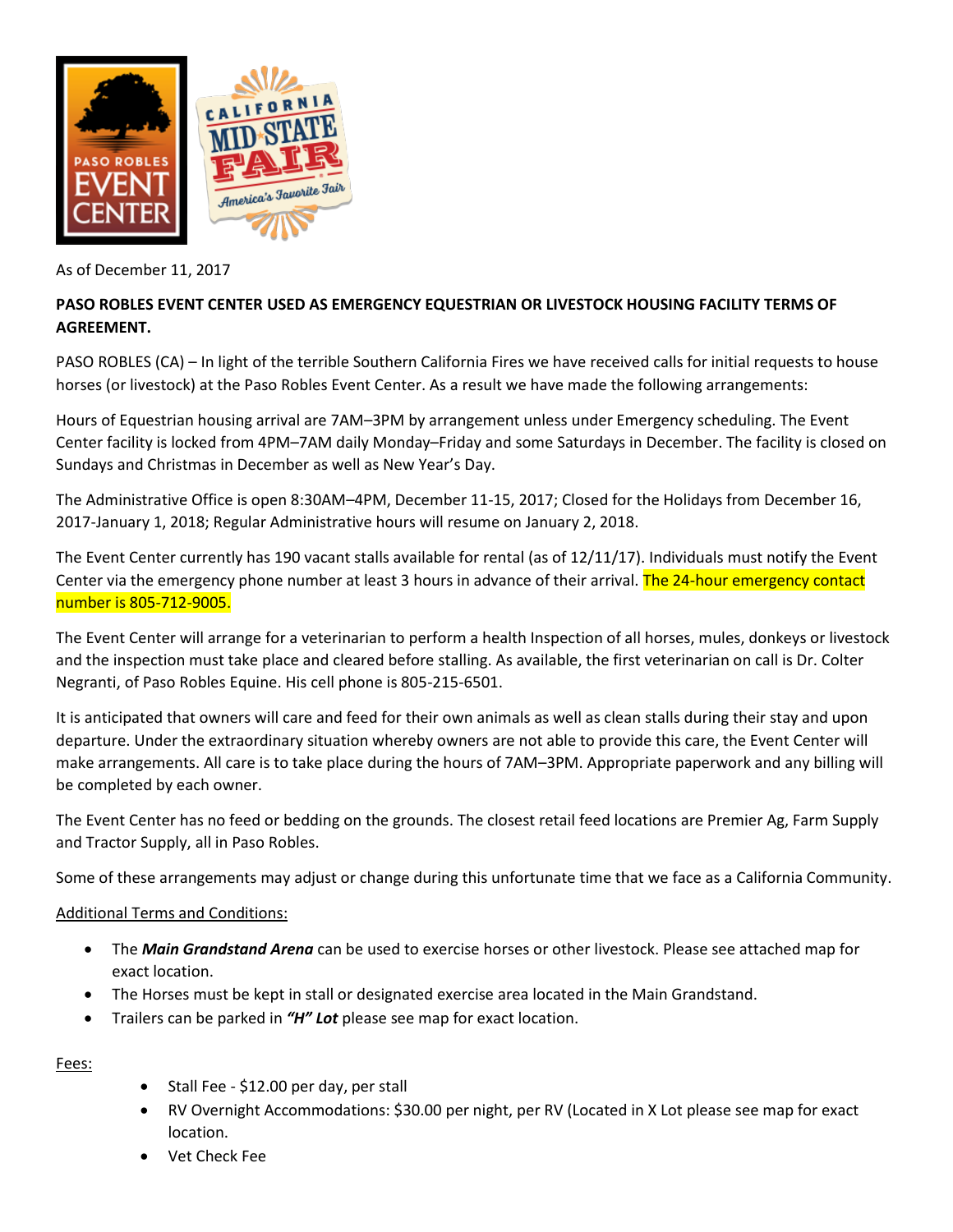

. The 24-hour emergency contact number is 805-712-9005.